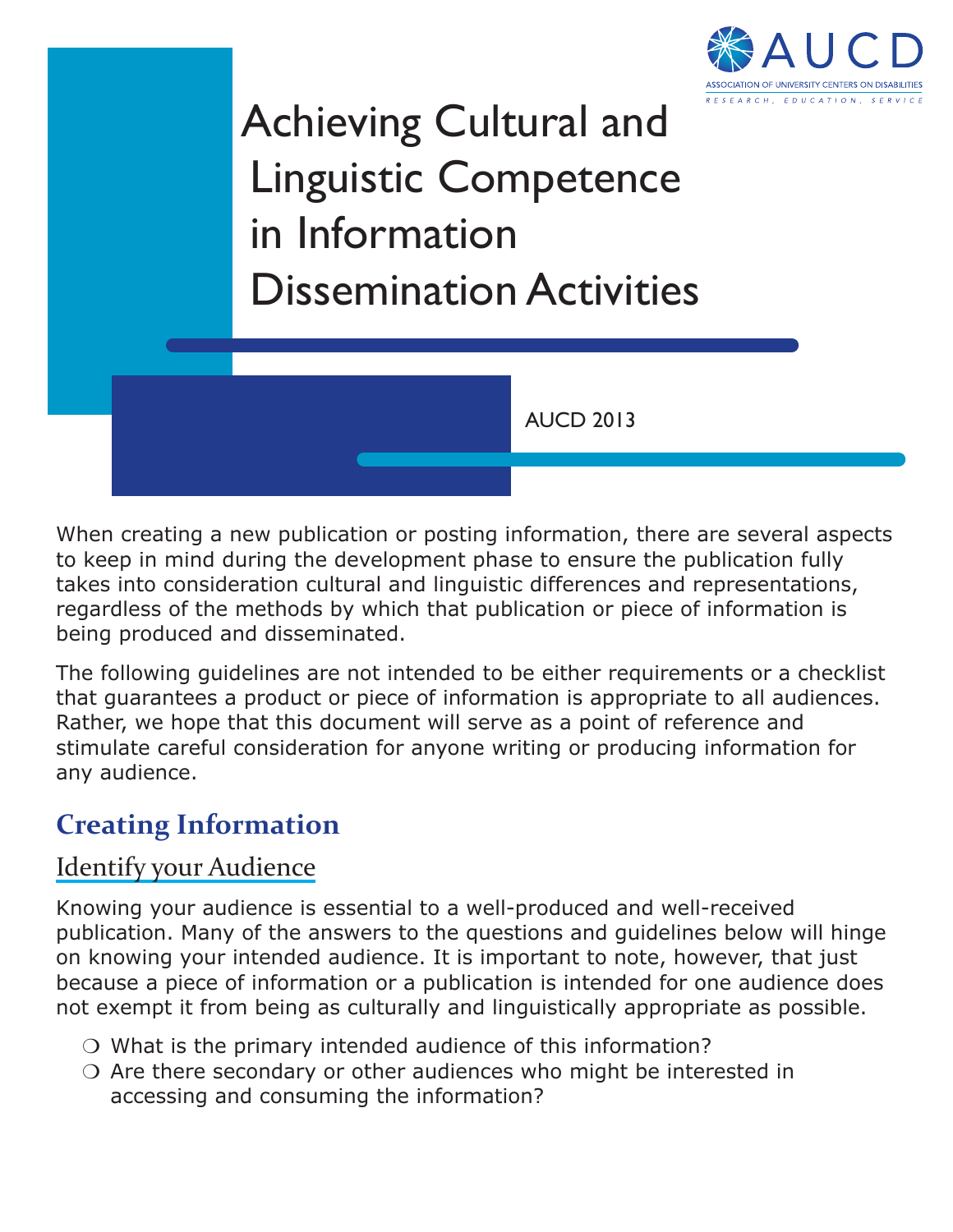## Contributing Perspective

Having an individual with a disability, someone of a different racial or economic background, or an organizational partner participate as an author or review the material and offer comments before it is disseminated may enrich the message and make it applicable to a wider audience.

- $\overline{O}$  Are diverse perspectives represented, e.g.: the experiences of individuals in rural/suburban/urban settings, or individuals of high/medium/low income or economic status?
- ❍ What partners, both traditional and new, could be or have been identified as consultants on the content and perspective of the information? Were their suggestions carefully considered and potentially incorporated?
- $\bigcirc$  Is it appropriate to suggest to the authors to consider an additional voice to present a more fully rounded point of view?
- ❍ Have individuals of different cultural backgrounds reviewed the material and offered comments?

#### Language

A piece of information, whether posted on social media or published as a book or anything in between, has a specific intended audience, but it often reaches several secondary audiences as well who might consume or be interested in consuming the information. Think about the audience(s) and the spoken/written language and literacy level that they will best understand.

## Language of Origin

- ❍ Considering the intended audience(s), should the information be translated into another language(s)?
- $\bigcirc$  If the information is translated into another language and a translation service is being used (e.g. Google Translate, YouTube, or one of the many other programs), consult with a native speaker before final publication to ensure accurate contextual translation.

## Use of Language

- ❍ Does the language in which the material is written include colloquial phrases which might be difficult to interpret by those of other cultures?
- ❍ Have phrases with negative connotations or stereotyped undertones been replaced with alternate language, such as "black sheep" and "white lie"?
- $\circ$  Considering the intended audience, is the material written in a way that it will be understood by those with different reading levels?
- Should a companion document be made available that uses language more readily understood by people with a different reading or context level, such as non-native English speakers or individuals with intellectual disabilities?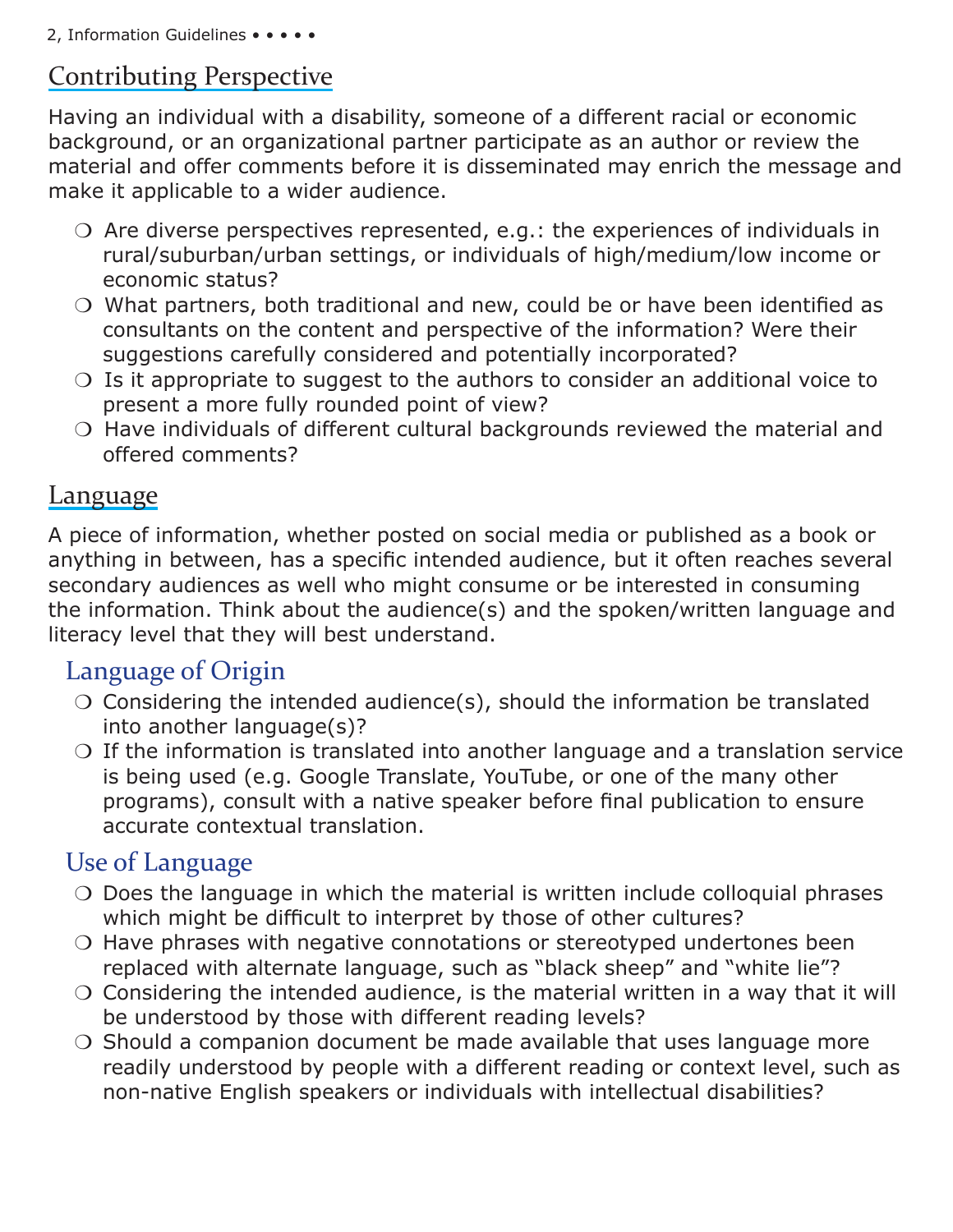## Design

The use of good design in disseminating a piece of information, whether online, on a mobile device, in print, or in any other form, is essential to its success. How colors, images, and navigation are used can make or break whether an item will be used by and shared with many. From the text on the page to the graphics that support it, consider how different cultures interpret images and color.

### Graphics & Images

Images and graphics are often used to show people doing the things explained in the text. Using images that contain only people that look one way, i.e. are of only one racial background, can portray the message that the content isn't applicable to people of different backgrounds.

- ❍ Are the images and graphics used representative of individuals of different backgrounds? Think of the ethnic, socioeconomic status, familial makeup, age, gender, disability representation, etc. being shown.
- ❍ Do graphics in any way appear to represent something that might be offensive to a population? Think of how the image, logo, or color selection might be interpreted by Native Americans, the LGBT community, the disability community, religious groups, and others.
- $\bigcirc$  Is the meaning of symbols or figures used clear to individuals of different cultures? Abstract symbols or stick figures are often used in international documents as they can transcend issues of skin color, race, age, gender, etc, however they can also de-emphasize diversity. Note that the use of 'neutral' symbols may not be appropriate for the goal of every published message or organization.

### Color

- ❍ Color is an important tool to conveying a message, and the emotions and values attached to different colors varies by culture. For example, in the United States, red is often the color of warning (think of stop signs and red lights), but the Chinese recognize red as the color of prosperity.
- ❍ Considering your intended audience, do the colors or color combinations convey the same emotions as the text?